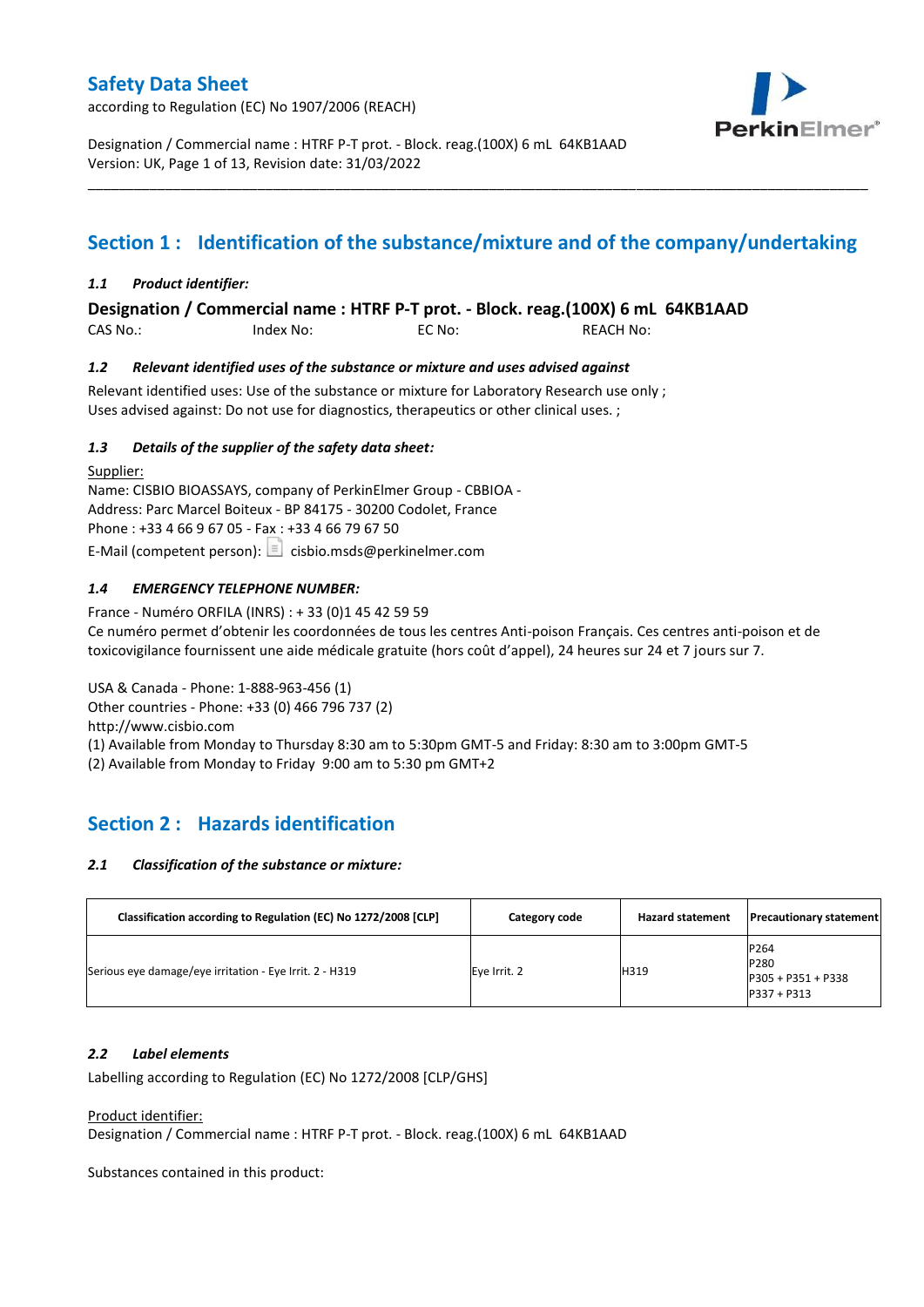according to Regulation (EC) No 1907/2006 (REACH)



Designation / Commercial name : HTRF P-T prot. - Block. reag.(100X) 6 mL 64KB1AAD Version: UK, Page 2 of 13, Revision date: 31/03/2022

Hazard pictograms GHS07-exclam



Signal word: Warning

#### Hazard and precautionary statements:

| Code          | <b>Hazard statments</b>                                                                                                                             |
|---------------|-----------------------------------------------------------------------------------------------------------------------------------------------------|
| H319          | Causes serious eye irritation                                                                                                                       |
| P264          | Wash  thoroughly after handling.                                                                                                                    |
| P280          | Wear protective gloves/protective clothing/eye protection/face protection.                                                                          |
|               | P305 + P351 + P338 IF IN EYES: Rinse cautiously with water for several minutes. Remove contact lenses, if present and easy to do. Continue rinsing. |
| $P337 + P313$ | If eye irritation persists: Get medical advice/attention.                                                                                           |

\_\_\_\_\_\_\_\_\_\_\_\_\_\_\_\_\_\_\_\_\_\_\_\_\_\_\_\_\_\_\_\_\_\_\_\_\_\_\_\_\_\_\_\_\_\_\_\_\_\_\_\_\_\_\_\_\_\_\_\_\_\_\_\_\_\_\_\_\_\_\_\_\_\_\_\_\_\_\_\_\_\_\_\_\_\_\_\_\_\_\_\_\_\_\_\_\_\_\_\_\_

### *2.3 Other hazards*

The mixture does not contain substances classified as 'Substances of Very High Concern' (SVHC) >= 0.1% published by the European CHemicals Agency (ECHA) under article 57 of REACH. The mixture satisfies neither the PBT nor the vPvB criteria for mixtures in accordance with annexe XIII of the REACH regulations EC 1907/2006. ; Adverse human health effects and symptoms: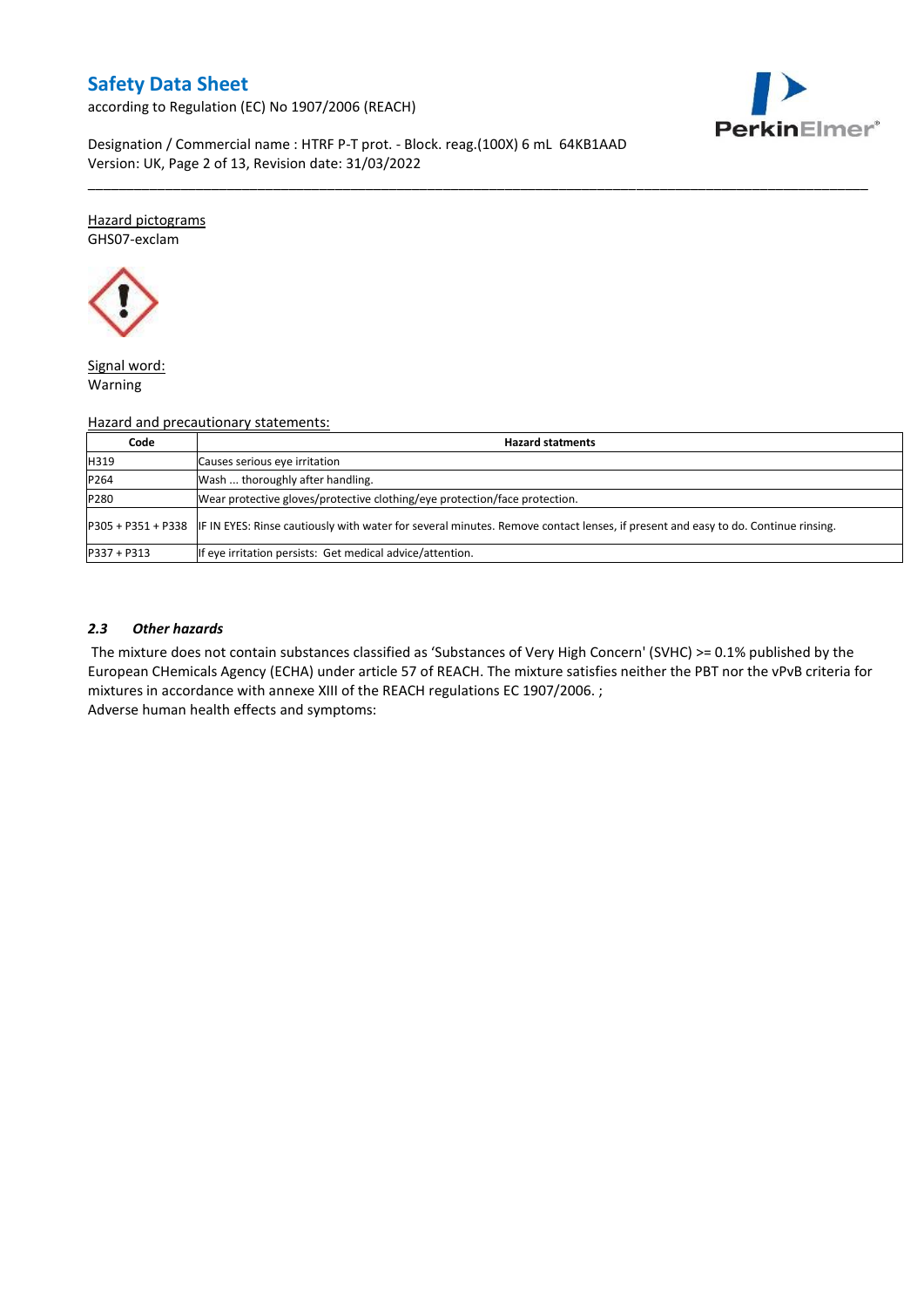according to Regulation (EC) No 1907/2006 (REACH)



Designation / Commercial name : HTRF P-T prot. - Block. reag.(100X) 6 mL 64KB1AAD Version: UK, Page 3 of 13, Revision date: 31/03/2022

## **Section 3 : Composition/information on ingredients**

## *3.2 Mixtures*

Hazardous ingredients:

| Substance name                      | CAS <sub>n</sub> ° | Index n° | $ECn$ <sup>°</sup> | <b>Classification according Regulation (EC)</b><br>No. 1272 [CLP] | Concentration<br>(%) | <b>SCL</b> | M-factor |
|-------------------------------------|--------------------|----------|--------------------|-------------------------------------------------------------------|----------------------|------------|----------|
| disodium<br>dihydrogenpyrophosphate | 7758-16-9          |          | 231-835-0          | Serious eye damage/eye irritation - Eye<br>Irrit. 2 - H319        |                      |            |          |
| trisodium<br>tetraoxovanadate       | 13721-39-6         |          | 237-287-9          | Acute toxicity - Acute Tox. 4 - H302 -<br>Oral                    |                      |            |          |
| B-Glycerophosphate                  | 13408-09-8         |          |                    |                                                                   |                      |            |          |

\_\_\_\_\_\_\_\_\_\_\_\_\_\_\_\_\_\_\_\_\_\_\_\_\_\_\_\_\_\_\_\_\_\_\_\_\_\_\_\_\_\_\_\_\_\_\_\_\_\_\_\_\_\_\_\_\_\_\_\_\_\_\_\_\_\_\_\_\_\_\_\_\_\_\_\_\_\_\_\_\_\_\_\_\_\_\_\_\_\_\_\_\_\_\_\_\_\_\_\_\_

Additional information: Full text of H- and EUH-phrases: see SECTION 16.

## **Section 4 : First aid measures**

### *4.1 Description of first aid measures*

**General information**:Do not leave affected person unattended. ;

**Following inhalation:**In case of respiratory tract irritation, consult a physician. ;

**Following skin contact**:After contact with skin, wash immediately with water ;

**Following eye contact**:After contact with the eyes, rinse with water with the eyelids open for a sufficient length of time, then consult an ophthalmologist immediately. ;

**Following ingestion**:Do NOT induce vomiting. ; **Self-protection of the first aider**:

#### *4.2 Most important symptoms and effects, both acute and delayed*

Symptoms:No known symptoms to date. ; Effects:

#### *4.3 Indication of any immediate medical attention and special treatment needed*

Notes for the doctor:

## **Section 5 : Firefighting measures**

#### *5.1 Extinguishing media:*

**Suitable extinguishing media**:This product is not flammable. Use extinguishing agent suitable for type of surrounding fire ;

### *5.2 Special hazards arising from the substance or mixture*

Hazardous combustion products:/

## *5.3 Advice for fire-fighters*

Wear Protective clothing.;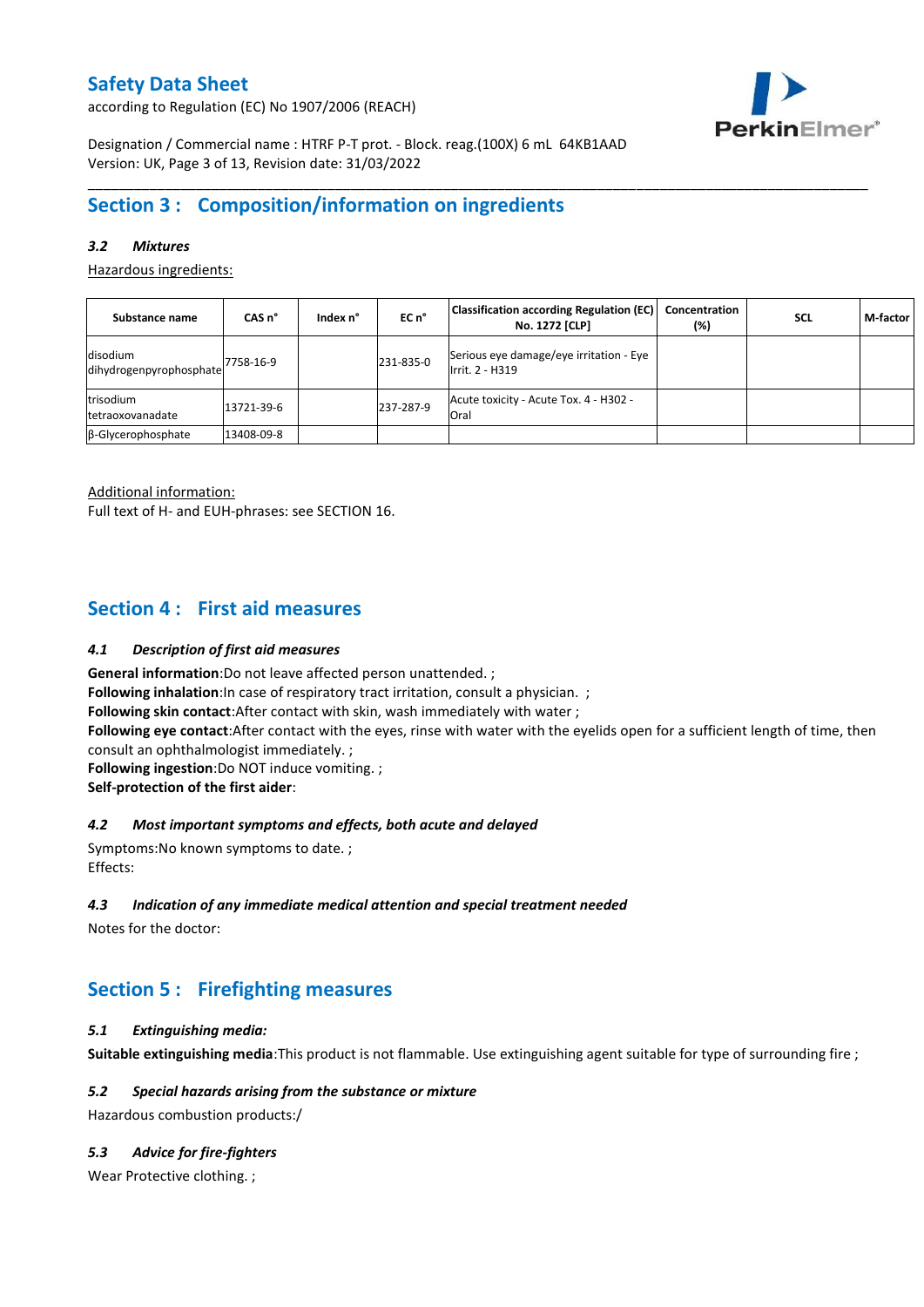according to Regulation (EC) No 1907/2006 (REACH)



Designation / Commercial name : HTRF P-T prot. - Block. reag.(100X) 6 mL 64KB1AAD Version: UK, Page 4 of 13, Revision date: 31/03/2022

\_\_\_\_\_\_\_\_\_\_\_\_\_\_\_\_\_\_\_\_\_\_\_\_\_\_\_\_\_\_\_\_\_\_\_\_\_\_\_\_\_\_\_\_\_\_\_\_\_\_\_\_\_\_\_\_\_\_\_\_\_\_\_\_\_\_\_\_\_\_\_\_\_\_\_\_\_\_\_\_\_\_\_\_\_\_\_\_\_\_\_\_\_\_\_\_\_\_\_\_\_

## **Section 6 : Accidental release measures**

## *6.1 Personal precautions, protective equipment and emergency procedures*

Emergency procedures: Provide adequate ventilation. ;

## *6.2 Environmental precautions*

Do not allow to enter into surface water or drains. ;

### *6.3 Methods and material for containment and cleaning up*

For cleaning up:Suitable material for taking up: Absorbing material, organic ; Other information:

### *6.4 Reference to other sections*

Additional information:

## **Section 7 : Handling and storage**

## *7.1 Precautions for safe handling*

Protective measures: Advice on safe handling:Avoid contact with skin, eyes and clothes. ; Fire preventions:

Do not eat, drink or smoke in areas where reagents are handled. ; Advice on general occupational hygiene Handle in accordance with good industrial hygiene and safety practice ;

#### *7.2 Conditions for safe storage, including any incompatibilities*

Technical measures and storage conditions: Requirements for storage rooms and vessels:Keep container tightly closed. ; Hints on storage assembly: Materials to avoid: Further information on storage conditions:

### *7.3 Specific end uses:*

Recommendations on specific end uses: Observe technical data sheet. ;

## **Section 8 : Exposure controls/personal protection**

### *8.1 Control parameters*

Preliminary remark:

## 8.1.1 Occupational exposure limits:

France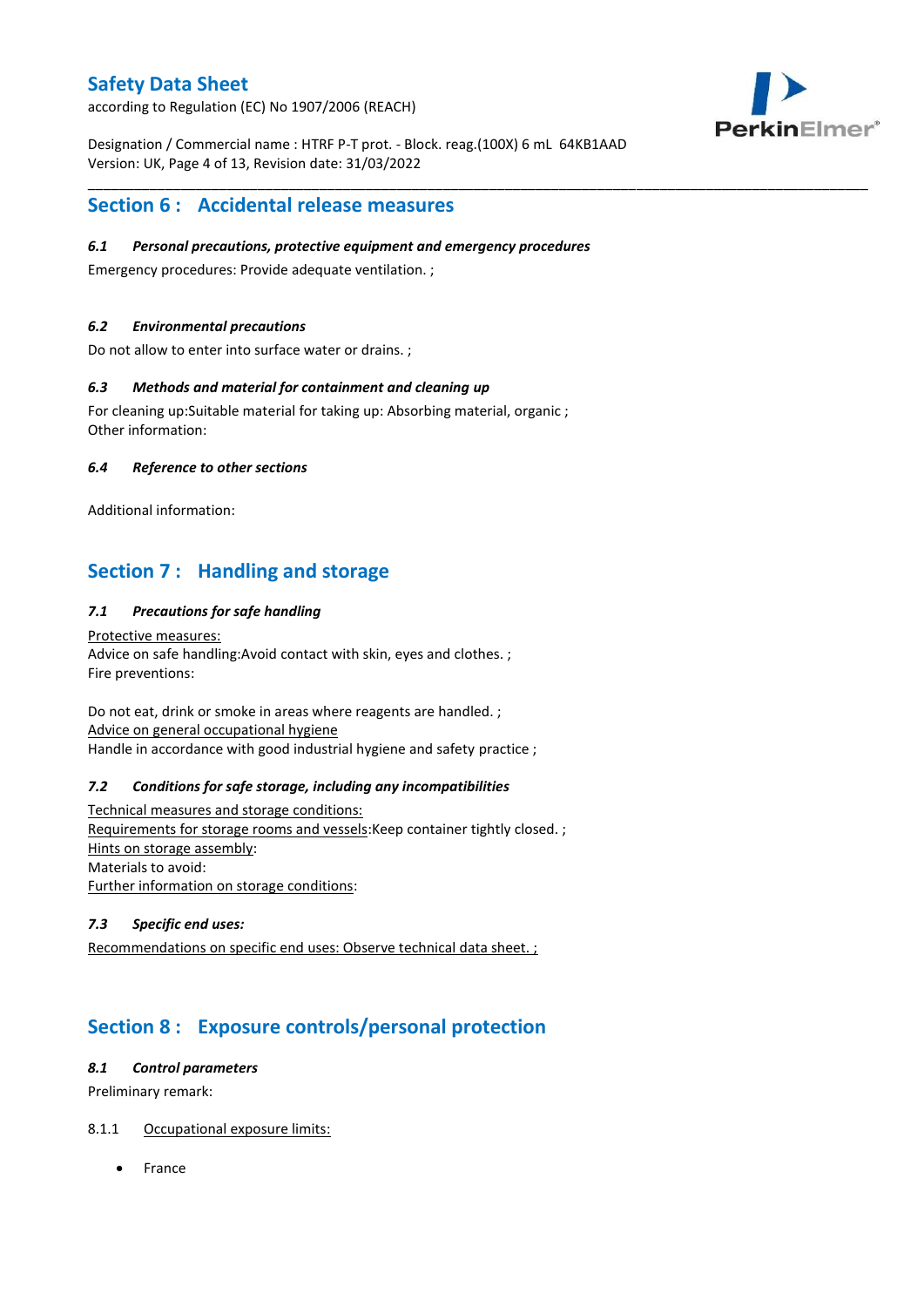

according to Regulation (EC) No 1907/2006 (REACH)

## Designation / Commercial name : HTRF P-T prot. - Block. reag.(100X) 6 mL 64KB1AAD Version: UK, Page 5 of 13, Revision date: 31/03/2022

| Source:                    |           |            | Informations relatives à la réglementation VME (France) : ED 984, 07.2012 |           |            |           |
|----------------------------|-----------|------------|---------------------------------------------------------------------------|-----------|------------|-----------|
| <b>Substance</b>           | EC No.    | CAS-No     | $VLE$ (mg/m3)                                                             | VLE (ppm) | VME(mg/m3) | VME (ppm) |
| 13721-39-6 / 237-<br>287-9 | 237-287-9 | 13721-39-6 |                                                                           |           |            |           |
| 7758-16-9 / 231-<br>835-0  | 231-835-0 | 7758-16-9  |                                                                           |           |            |           |

### • Spain

| Source :                   | June 2015 | Limites de Exposicion Profesional para Agentes Quimicos en Espana<br>Instituto Nacional de Seguridad e Higiene en el Trabajo |  |  |  |  |  |  |  |  |  |
|----------------------------|-----------|------------------------------------------------------------------------------------------------------------------------------|--|--|--|--|--|--|--|--|--|
| Substance                  | EC-No.    | $VLA-ED$ (mg/m3)<br>VLA-EC ( $mg/m3$ )<br>VLA-EC (ppm)<br>VLA-ED (ppm)<br><b>CAS-No</b>                                      |  |  |  |  |  |  |  |  |  |
| 13721-39-6 / 237-<br>287-9 | 237-287-9 | 13721-39-6                                                                                                                   |  |  |  |  |  |  |  |  |  |
| 7758-16-9 / 231-<br>835-0  | 231-835-0 | 7758-16-9                                                                                                                    |  |  |  |  |  |  |  |  |  |

## **•** Germany

| Source:                | TRGS 900, June 2015, BAuA |            |               |           |  |  |  |
|------------------------|---------------------------|------------|---------------|-----------|--|--|--|
| Substance              | EC No.                    | CAS-No     | $AGW$ (mg/m3) | AGW (ppm) |  |  |  |
| 13721-39-6 / 237-287-9 | 237-287-9                 | 13721-39-6 |               |           |  |  |  |
| 7758-16-9 / 231-835-0  | 231-835-0                 | 7758-16-9  |               |           |  |  |  |

- Italia
- **•** Greece
- $\bullet$  UK
- OSHA (USA)

| Source:                    | Occupational Safety and Health Administration (OSHA) Permissible Exposure Limits (PELS) from 29 CFR 1910.1000 |            |                                                                            |                                                                               |                                                                      |                                                                        |  |
|----------------------------|---------------------------------------------------------------------------------------------------------------|------------|----------------------------------------------------------------------------|-------------------------------------------------------------------------------|----------------------------------------------------------------------|------------------------------------------------------------------------|--|
| Substance                  | EC-No.                                                                                                        | CAS-No     | <b>OSHA Permissible</b><br><b>Exposure Limit (PEL)</b><br>8-hour TWA (ppm) | <b>OSHA Permissible</b><br><b>Exposure Limit (PEL) 8-</b><br>hour TWA (mg/m3) | <b>OSHA Permissible</b><br><b>Exposure Limit (PEL)</b><br>STEL (ppm) | <b>OSHA Permissible</b><br><b>Exposure Limit (PEL)</b><br>STEL (mg/m3) |  |
| 13721-39-6 / 237-<br>287-9 | 237-287-9                                                                                                     | 13721-39-6 |                                                                            |                                                                               |                                                                      | 0,05                                                                   |  |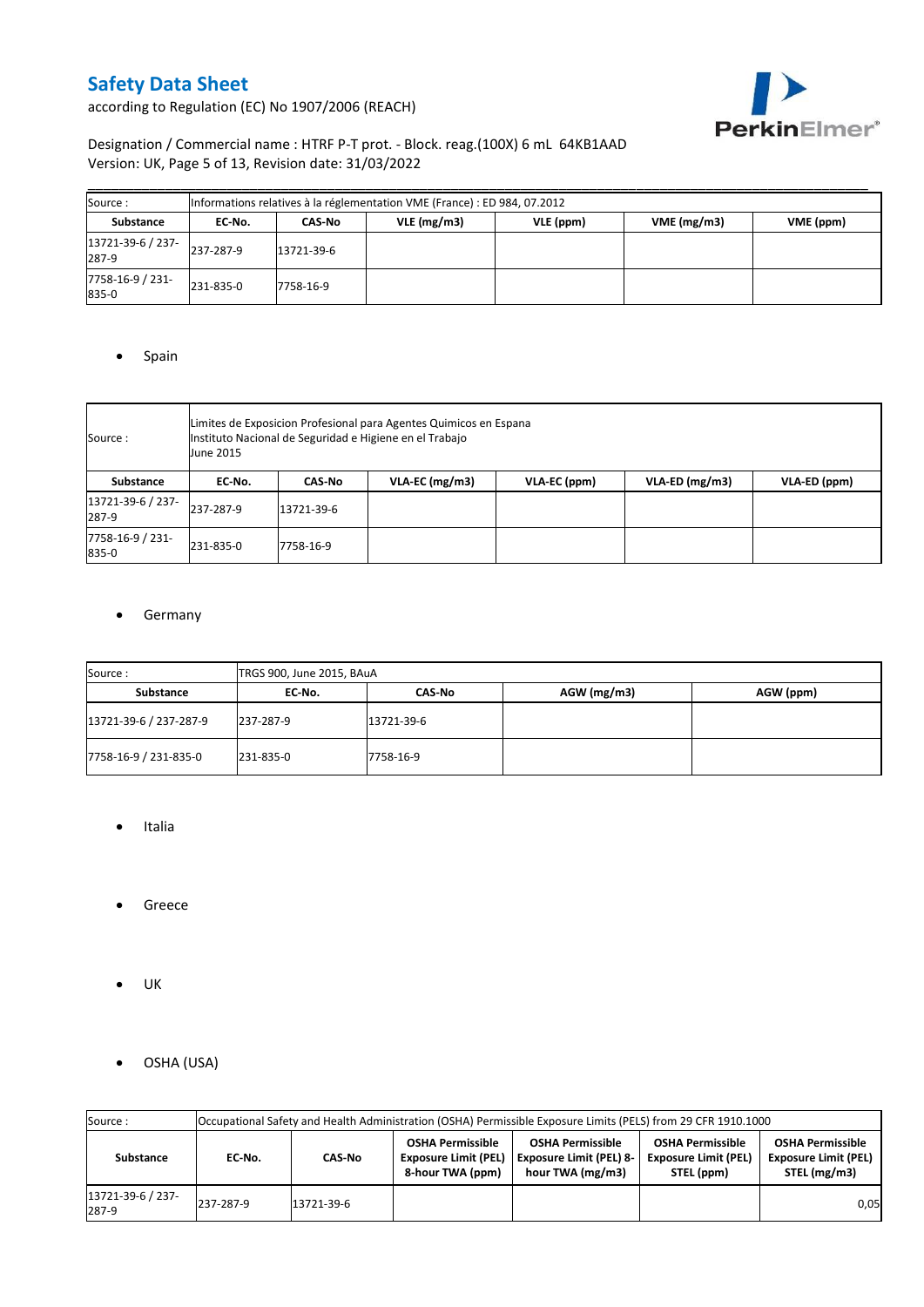according to Regulation (EC) No 1907/2006 (REACH)



Designation / Commercial name : HTRF P-T prot. - Block. reag.(100X) 6 mL 64KB1AAD Version: UK, Page 6 of 13, Revision date: 31/03/2022

| ワフロ<br>י <sub>1921 בכבר</sub> ככס-211 / 58-16-71.<br>Ю | n-- |  |  |
|--------------------------------------------------------|-----|--|--|

#### 8.1.2 Biological limit values (Germany):

| Source :               | List of recommended health-based biological limit values (BLVs) and biological guidance values (BGVs), June 2014 |            |               |           |
|------------------------|------------------------------------------------------------------------------------------------------------------|------------|---------------|-----------|
| Substance              | EC No.                                                                                                           | CAS No     | $BLV$ (mg/m3) | BLV (ppm) |
| 13721-39-6 / 237-287-9 | 237-287-9                                                                                                        | 13721-39-6 |               |           |
| 7758-16-9 / 231-835-0  | 231-835-0                                                                                                        | 7758-16-9  |               |           |

### 8.1.3 Exposure limits at intended use (Germany):

| Source:                | TRGS 903, November 2015, BAuA |            |             |           |  |  |  |
|------------------------|-------------------------------|------------|-------------|-----------|--|--|--|
| Substance              | EC No.                        | CAS-No     | BGW (mg/m3) | BGW (ppm) |  |  |  |
| 13721-39-6 / 237-287-9 | 237-287-9                     | 13721-39-6 |             |           |  |  |  |
| 7758-16-9 / 231-835-0  | 231-835-0                     | 7758-16-9  |             |           |  |  |  |

## 8.1.4 DNEL/PNEC-values:

### • DNEL worker

| Source:                                                                                       |                     | <b>GESTIS</b> - substance database |                                                 |                                                          |                                                           |                                                   |                                                         |                                                     |                                                             |
|-----------------------------------------------------------------------------------------------|---------------------|------------------------------------|-------------------------------------------------|----------------------------------------------------------|-----------------------------------------------------------|---------------------------------------------------|---------------------------------------------------------|-----------------------------------------------------|-------------------------------------------------------------|
| Substance                                                                                     | EC-No.              | <b>CAS No</b>                      | Acute - dermal,<br>local effects<br>(mg/kg/day) | Long-term $-$<br>dermal, local<br>effects<br>(mg/kg/day) | Long-term -<br>dermal.<br>systemic effects<br>(mg/kg/day) | Acute -<br>linhalation. locall<br>effects (mg/m3) | $Acute -$<br>inhalation,<br>systemic effects<br>(mg/m3) | Long-term –<br>inhalation, local<br>effects (mg/m3) | $Long-term -$<br>inhalation,<br>systemic effects<br>(mg/m3) |
| $\left  \frac{13721 \cdot 39 \cdot 6}{237 \cdot 287 \cdot 9} \right $ 13721-39-6<br>237-287-9 |                     |                                    |                                                 |                                                          |                                                           |                                                   |                                                         |                                                     |                                                             |
| 7758-16-9 /<br>231-835-0                                                                      | 231-835-0 7758-16-9 |                                    |                                                 |                                                          |                                                           |                                                   | 2.79-2.79                                               |                                                     |                                                             |

### DNEL consumer

| Source:                                              |                     | <b>GESTIS</b> - substance database |                                                 |                                                          |                                                             |                                                 |                                                       |                                                    |                                                             |
|------------------------------------------------------|---------------------|------------------------------------|-------------------------------------------------|----------------------------------------------------------|-------------------------------------------------------------|-------------------------------------------------|-------------------------------------------------------|----------------------------------------------------|-------------------------------------------------------------|
| Substance                                            | EC No.              | <b>CAS-No</b>                      | Acute - dermal,<br>local effects<br>(mg/kg/day) | $Long-term -$<br>dermal, local<br>effects<br>(mg/kg/day) | Long-term $-$<br>dermal,<br>systemic effects<br>(mg/kg/day) | Acute –<br>inhalation, local<br>effects (mg/m3) | Acute -<br>inhalation,<br>systemic effects<br>(mg/m3) | Long-term-<br>inhalation, local<br>effects (mg/m3) | Long-term $-$<br>inhalation,<br>systemic effects<br>(mg/m3) |
| $ 13721-39-6 $ $ 237-287-9 13721-39-6 $<br>237-287-9 |                     |                                    |                                                 |                                                          |                                                             |                                                 |                                                       |                                                    |                                                             |
| 7758-16-9 /<br>231-835-0                             | 231-835-0 7758-16-9 |                                    |                                                 |                                                          |                                                             |                                                 |                                                       |                                                    |                                                             |

DNEL remark:

• PNEC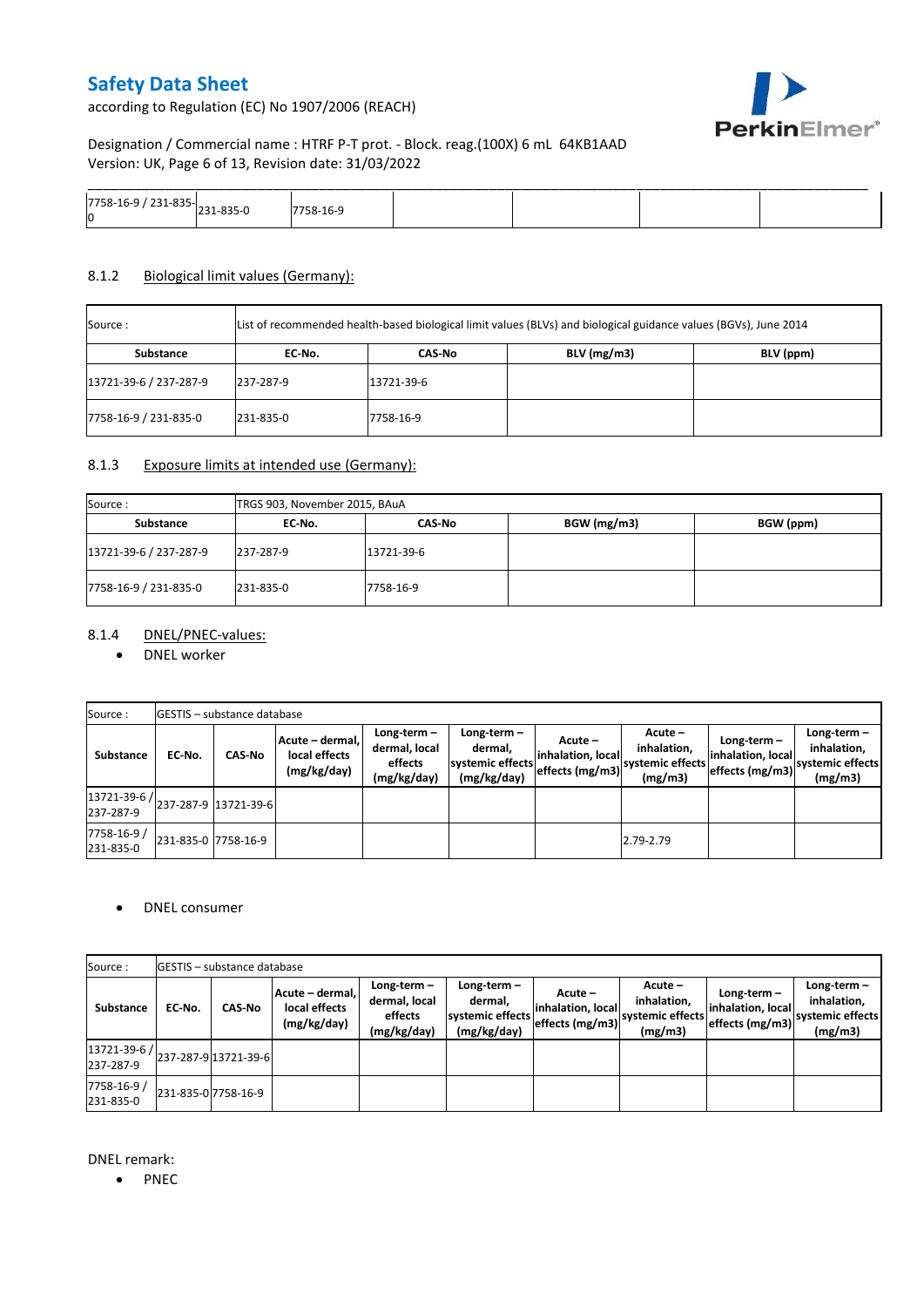

according to Regulation (EC) No 1907/2006 (REACH)

Designation / Commercial name : HTRF P-T prot. - Block. reag.(100X) 6 mL 64KB1AAD Version: UK, Page 7 of 13, Revision date: 31/03/2022

| Source:          | <b>INERIS</b>                  |                                 |                                                                    |  |  |  |  |  |  |                                      |            |  |  |  |  |
|------------------|--------------------------------|---------------------------------|--------------------------------------------------------------------|--|--|--|--|--|--|--------------------------------------|------------|--|--|--|--|
| <b>Substance</b> |                                |                                 | PNEC AQUATIC<br>freshwater<br>intermittent release<br>marine water |  |  |  |  |  |  | <b>PNEC Sediment</b><br>marine water |            |  |  |  |  |
|                  | EC-No.                         | <b>CAS-No</b>                   |                                                                    |  |  |  |  |  |  |                                      | freshwater |  |  |  |  |
| 13721-39-6       |                                | / 237-287- 237-287-9 13721-39-6 |                                                                    |  |  |  |  |  |  |                                      |            |  |  |  |  |
| 7758-16-9        | / 231-835- 231-835-0 7758-16-9 |                                 |                                                                    |  |  |  |  |  |  |                                      |            |  |  |  |  |

| Source:                             | <b>INERIS</b> |               |        |                  |       |        |                                |        |        |                 |       |           |                |       |  |  |
|-------------------------------------|---------------|---------------|--------|------------------|-------|--------|--------------------------------|--------|--------|-----------------|-------|-----------|----------------|-------|--|--|
|                                     |               |               |        |                  |       |        |                                | Others |        |                 |       |           | PNEC secondary |       |  |  |
| <b>Substance</b>                    | EC-No.        | <b>CAS-No</b> |        | <b>PNEC soil</b> |       |        | PNEC sewage treatment<br>plant |        |        | <b>PNEC</b> air |       | poisoning |                |       |  |  |
|                                     |               |               | (mg/L) | (mg/kg)          | (ppm) | (mg/L) | (mg/kg)                        | (ppm)  | (mg/L) | (mg/kg)         | (ppm) | (mg/L)    | (mg/kg)        | (ppm) |  |  |
| 13721-39-6 / 237-287-9<br>237-287-9 |               | 13721-39-6    |        |                  |       |        |                                |        |        |                 |       |           |                |       |  |  |
| 7758-16-9/<br>231-835-0             | 231-835-0     | 7758-16-9     |        |                  |       |        |                                |        |        |                 |       |           |                |       |  |  |

PNEC remark: Control parameters remark:

#### *8.2 Exposure controls*

8.2.1 Appropriate engineering controls:

8.2.2 Personal protective equipment:

**Eye / Face protection**: Safety glasses with side-shields ;

**Skin protection**:Gloves ;

**Respiratory protection**:Ensure adequate ventilation ;

**Thermal hazards**:

8.2.3 Environmental exposure controls:

# **Section 9 : Physical and chemical properties**

#### *9.1 Information on basic physical and chemical properties*

 $A = 22$ 

| Appearance            |            |
|-----------------------|------------|
| Physical state        | Liquid     |
| Colour                | Colorless: |
| Odour                 |            |
| Odour threshold (ppm) |            |

|                     | Value | Concentration<br>(mol/L) | Method | Temperature (°C) | Pressure (kPa) | Remark |
|---------------------|-------|--------------------------|--------|------------------|----------------|--------|
| <b>l</b> pH         |       |                          |        |                  |                |        |
| Melting point (°C)  |       |                          |        |                  |                |        |
| Freezing point (°C) |       |                          |        |                  |                |        |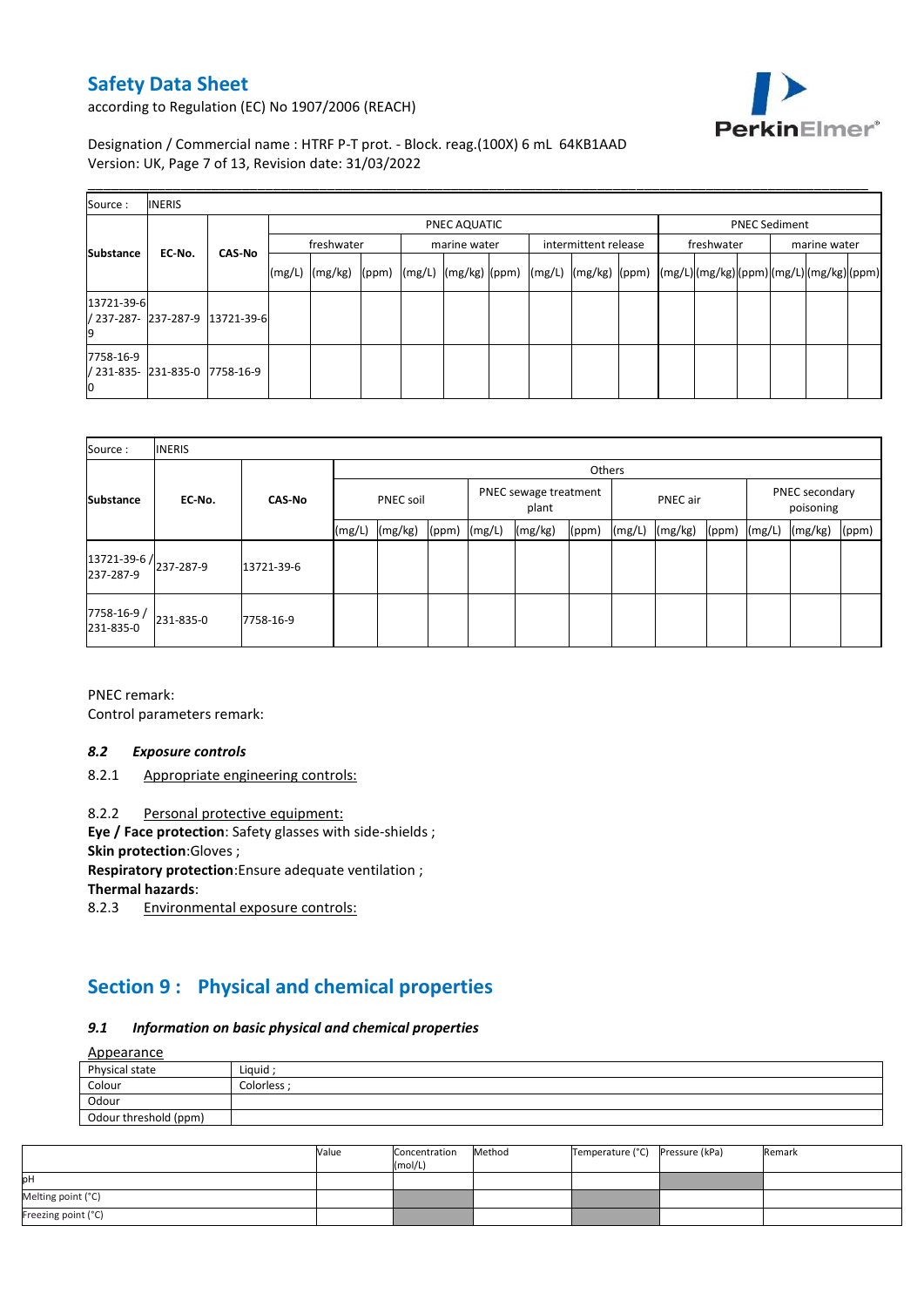

according to Regulation (EC) No 1907/2006 (REACH)

### Designation / Commercial name : HTRF P-T prot. - Block. reag.(100X) 6 mL 64KB1AAD Version: UK, Page 8 of 13, Revision date: 31/03/2022

| Initial boiling point/boiling range (°C)                    |                                           |  |  |  |
|-------------------------------------------------------------|-------------------------------------------|--|--|--|
| Flash point (°C)                                            |                                           |  |  |  |
| Evaporation rate (kg/m <sup>2</sup> /h)                     |                                           |  |  |  |
| Flammability (type:) (%)                                    |                                           |  |  |  |
| Upper/lower<br>flammability or explosive<br>limits          | Upper explosive limit<br>(%)              |  |  |  |
|                                                             | Lower explosive limit (%)                 |  |  |  |
| Vapour pressure (kPa)                                       |                                           |  |  |  |
| Vapour density (g/cm <sup>3</sup> )                         |                                           |  |  |  |
|                                                             | Density (g/cm <sup>3</sup> )              |  |  |  |
| Densities                                                   | Relative density (g/cm <sup>3</sup> )     |  |  |  |
|                                                             | Bulk density (g/cm <sup>3</sup> )         |  |  |  |
|                                                             | Critical density (g/cm <sup>3</sup> )     |  |  |  |
| Solubility (Type: ) (g/L)                                   |                                           |  |  |  |
| Partition coefficient (log Pow)<br>n-octanol/water at pH :  |                                           |  |  |  |
| Auto-ignition temperature (°C)                              |                                           |  |  |  |
| Decomposition temperature (°C)<br>Decomposition energy : kJ |                                           |  |  |  |
| Viscosity                                                   | Viscosity, dynamic (poiseuille)           |  |  |  |
|                                                             | Viscosity, cinematic (cm <sup>3</sup> /s) |  |  |  |
| Oxidising properties                                        |                                           |  |  |  |
| <b>Explosive properties</b>                                 |                                           |  |  |  |

#### *9.2 Other information:*

No other relevant data available

## **Section 10 : Stability and reactivity**

- *10.1 Reactivity* This material is considered to be non-reactive under normal use conditions. ;
- *10.2 Chemical stability*
- *10.3 Possibility of hazardous reactions*
- *10.4 Conditions to avoid:*
- *10.5 Incompatible materials:*

#### *10.6 Hazardous decomposition products:*

Does not decompose when used for intended uses. ;

## **Section 11 : Toxicological information**

Toxicokinetics, metabolism and distribution

### *11.1 Information on toxicological effects*

**Substances** 

**Acute toxicity**

Animal data: Acute oral toxicity: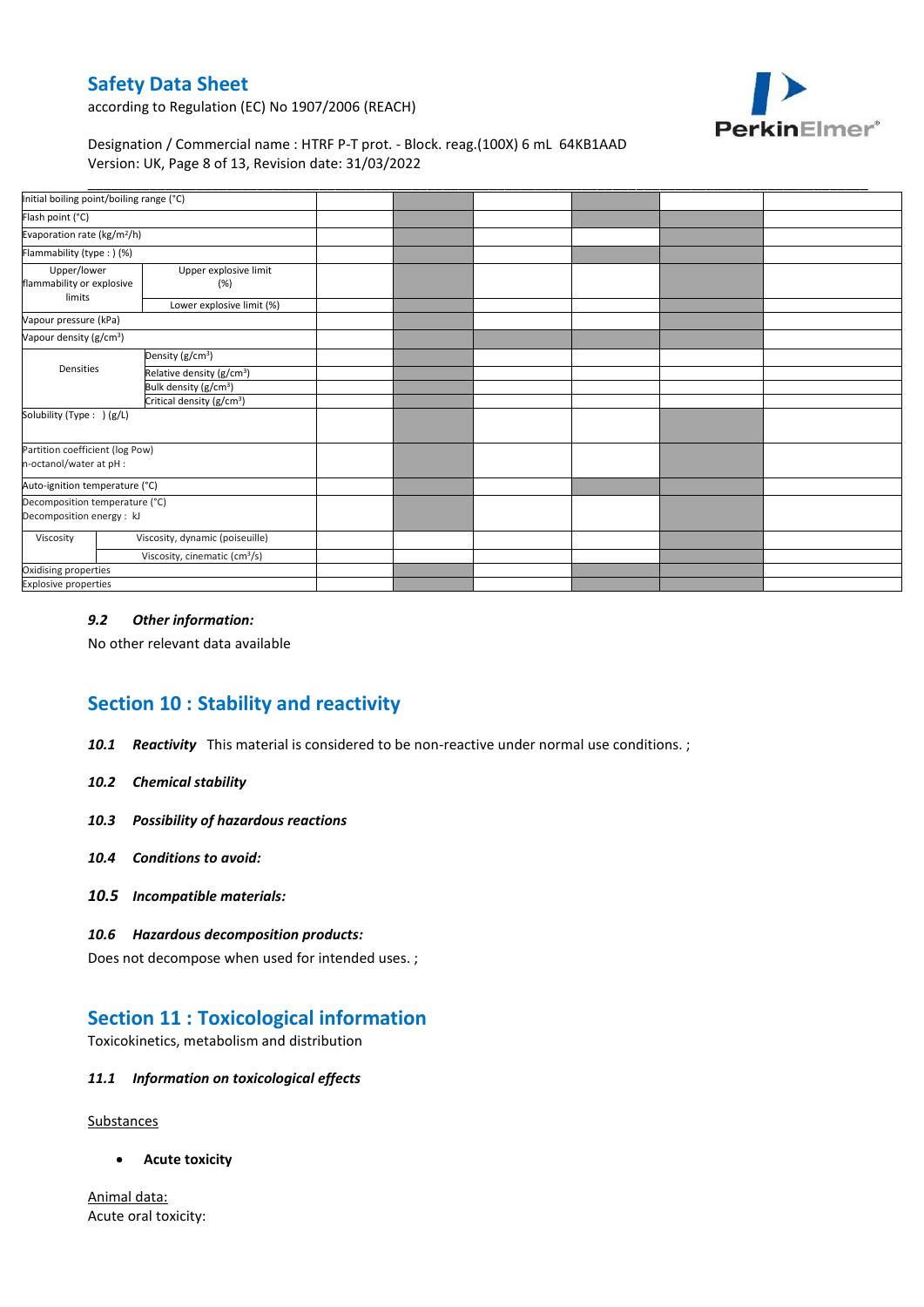according to Regulation (EC) No 1907/2006 (REACH)



Designation / Commercial name : HTRF P-T prot. - Block. reag.(100X) 6 mL 64KB1AAD Version: UK, Page 9 of 13, Revision date: 31/03/2022

| Substance name         | <b>LD50</b><br>(mg/kg) | <b>Species</b> | Method | Symptoms / delayed effects | Remark |  |  |
|------------------------|------------------------|----------------|--------|----------------------------|--------|--|--|
| 13721-39-6 / 237-287-9 | 330-330                | Rat            |        | Hemorragie                 |        |  |  |

\_\_\_\_\_\_\_\_\_\_\_\_\_\_\_\_\_\_\_\_\_\_\_\_\_\_\_\_\_\_\_\_\_\_\_\_\_\_\_\_\_\_\_\_\_\_\_\_\_\_\_\_\_\_\_\_\_\_\_\_\_\_\_\_\_\_\_\_\_\_\_\_\_\_\_\_\_\_\_\_\_\_\_\_\_\_\_\_\_\_\_\_\_\_\_\_\_\_\_\_\_

Acute dermal toxicity:

Acute inhalative toxicity:

Practical experience / human evidence: Assessment / Classification: General Remark:

#### **•** Skin corrosion/irritation

Animal data:

In-vitro skin test method: In-vitro skin test result: Assessment / Classification:

**Eye damage/irritation**

Animal data:

| name:<br>substance                                                    | <b>Species</b> | Method          | Exposure time  | Result/evaluation | Score | Remark |
|-----------------------------------------------------------------------|----------------|-----------------|----------------|-------------------|-------|--------|
| 7758-16-9<br>ODE<br>$\mathcal{L}$<br>1-85.<br>¬-<br>- - -<br>JU<br>∸∽ | Rabbit         | <b>OECD 405</b> | . .<br>itation |                   |       |        |

In vitro eye test method: In vitro eye test result: Assessment / Classification:

**CMR effects (carcinogenity, mutagenicity and toxicity for reproduction)**

o Germ cell mutagenicity:

Animal data:

Assessment / Classification:

o Carcinogenicity

Practical experience / human evidence: Animal data:

Other information: Assessment / Classification:

o Reproductive toxicity

Practical experience / human evidence: Animal data: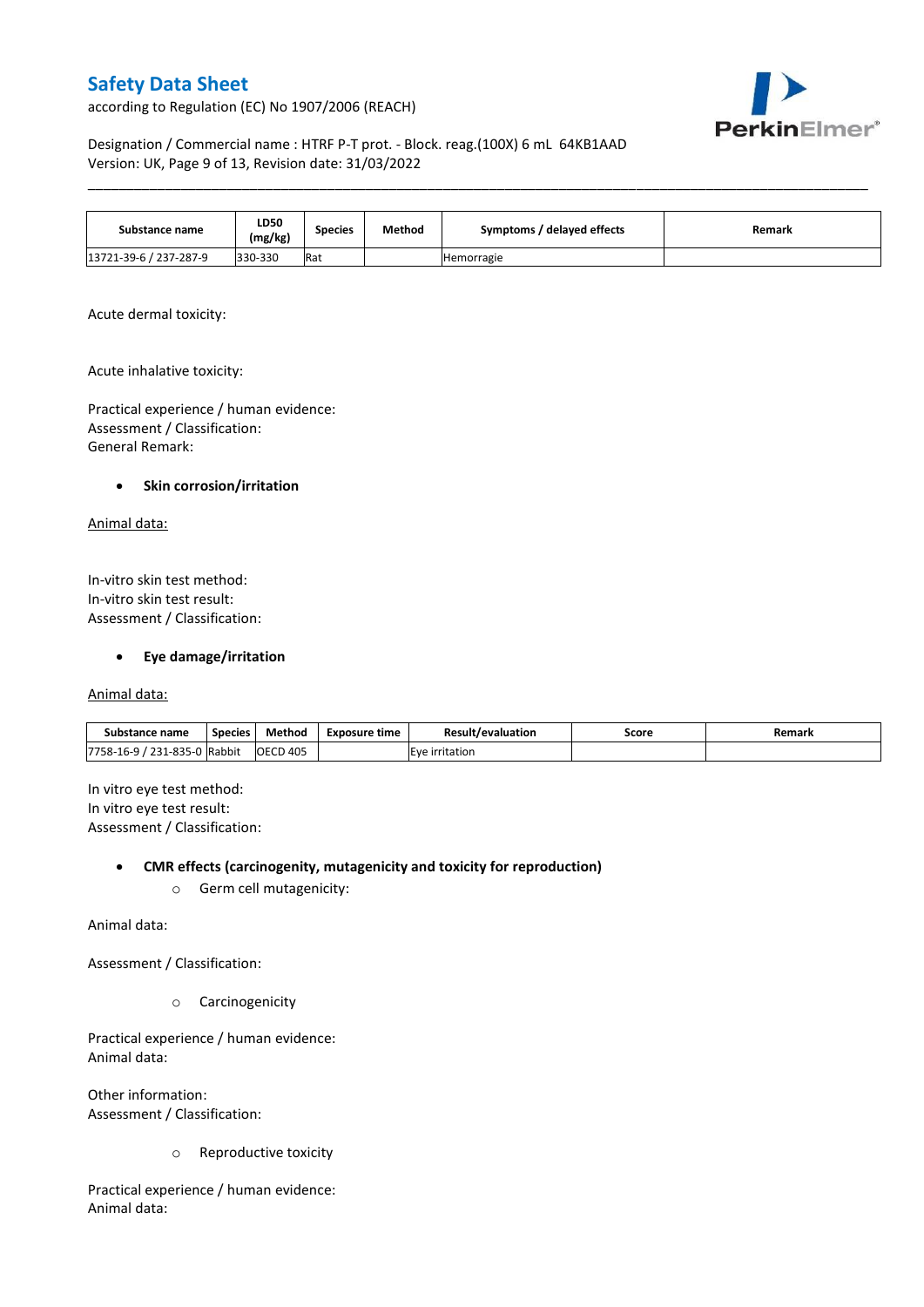according to Regulation (EC) No 1907/2006 (REACH)



Designation / Commercial name : HTRF P-T prot. - Block. reag.(100X) 6 mL 64KB1AAD Version: UK, Page 10 of 13, Revision date: 31/03/2022

\_\_\_\_\_\_\_\_\_\_\_\_\_\_\_\_\_\_\_\_\_\_\_\_\_\_\_\_\_\_\_\_\_\_\_\_\_\_\_\_\_\_\_\_\_\_\_\_\_\_\_\_\_\_\_\_\_\_\_\_\_\_\_\_\_\_\_\_\_\_\_\_\_\_\_\_\_\_\_\_\_\_\_\_\_\_\_\_\_\_\_\_\_\_\_\_\_\_\_\_\_

Other information: Assessment / Classification:

Overall assessment on CMR properties:

- **Specific target organ toxicity (single exposure)**
	- o STOT SE 1 and 2

Animal data:

Other information:

o STOT SE 3

Practical experience / human evidence:

Other information: Assessment / Classification:

### **Specific target organ toxicity (repeated exposure)**

Practical experience / human evidence: Animal data:

Assessment / Classification: Other information

**Aspiration hazard**

Practical experience / human evidence: Experimental data: viscosity data: see SECTION 9. Assessment / Classification: Remark:

11.1.1 Mixtures No toxicological information is available for the mixture itself

## **Section 12 : Ecological information**

In case that test data regarding one endpoint/differentiation exist for the mixture itself, the classification is carried out according to the substance criteria (excluding biodegradation and bioaccumulation). If no test data exist, the criteria for mixture classification has to be used (calculation method) in this case the toxicological data of the ingredients are shown.

*12.1 Aquatic toxicity:* 

Acute (short-term) fish toxicity

Chronic (long-term) fish toxicity

Acute (short-term) toxicity to crustacea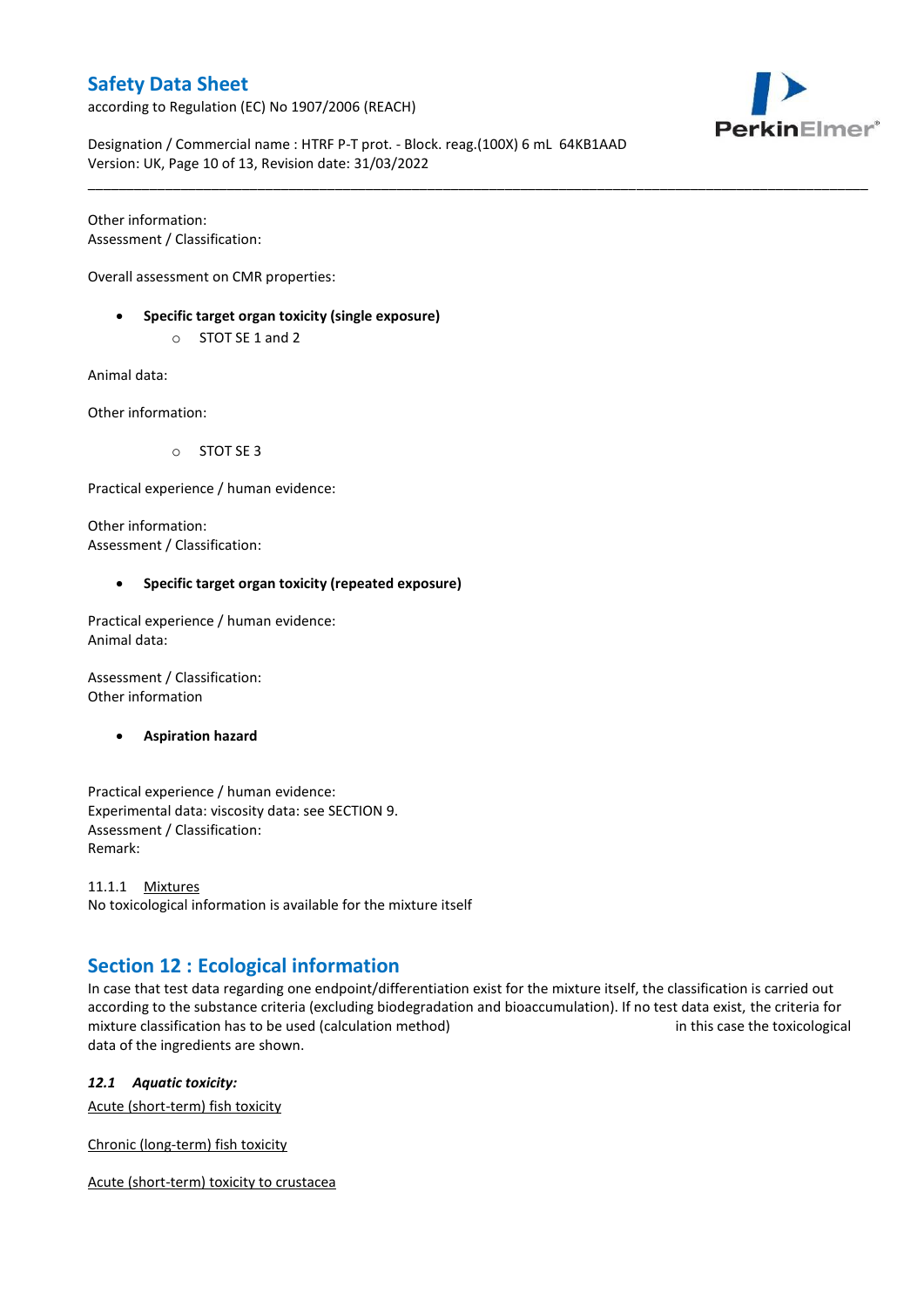according to Regulation (EC) No 1907/2006 (REACH)



Designation / Commercial name : HTRF P-T prot. - Block. reag.(100X) 6 mL 64KB1AAD Version: UK, Page 11 of 13, Revision date: 31/03/2022

\_\_\_\_\_\_\_\_\_\_\_\_\_\_\_\_\_\_\_\_\_\_\_\_\_\_\_\_\_\_\_\_\_\_\_\_\_\_\_\_\_\_\_\_\_\_\_\_\_\_\_\_\_\_\_\_\_\_\_\_\_\_\_\_\_\_\_\_\_\_\_\_\_\_\_\_\_\_\_\_\_\_\_\_\_\_\_\_\_\_\_\_\_\_\_\_\_\_\_\_\_

Chronic (long-term) toxicity to crustacea

Acute (short-term) toxicity to algae and cyanobacteria

Toxicity to microorganisms and other aquatic plants / organisms

Assessment / Classification:

# *12.2 Persistence and degradability*

Biodegradation:

Abiotic Degradation:

Assessment / Classification:

### *12.3 Bioaccumulative potential*

Bioconcentration factor (BCF):

- *12.4 Mobility in soil*
- *12.5 Results of PBT and vPvB assessment*
- *12.6 Other adverse effects:*

Additional ecotoxicological information:

## **Section 13 : Disposal considerations**

#### *13.1 Waste treatment methods*

Waste treatment options: Dispose of waste according to applicable legislation. ;

## ADR/RID/AND/IMDG/IATA UN No. UN Proper shipping name Transport hazard class(es) Hazard label(s) Packing group

## **Section 14 : Transport information**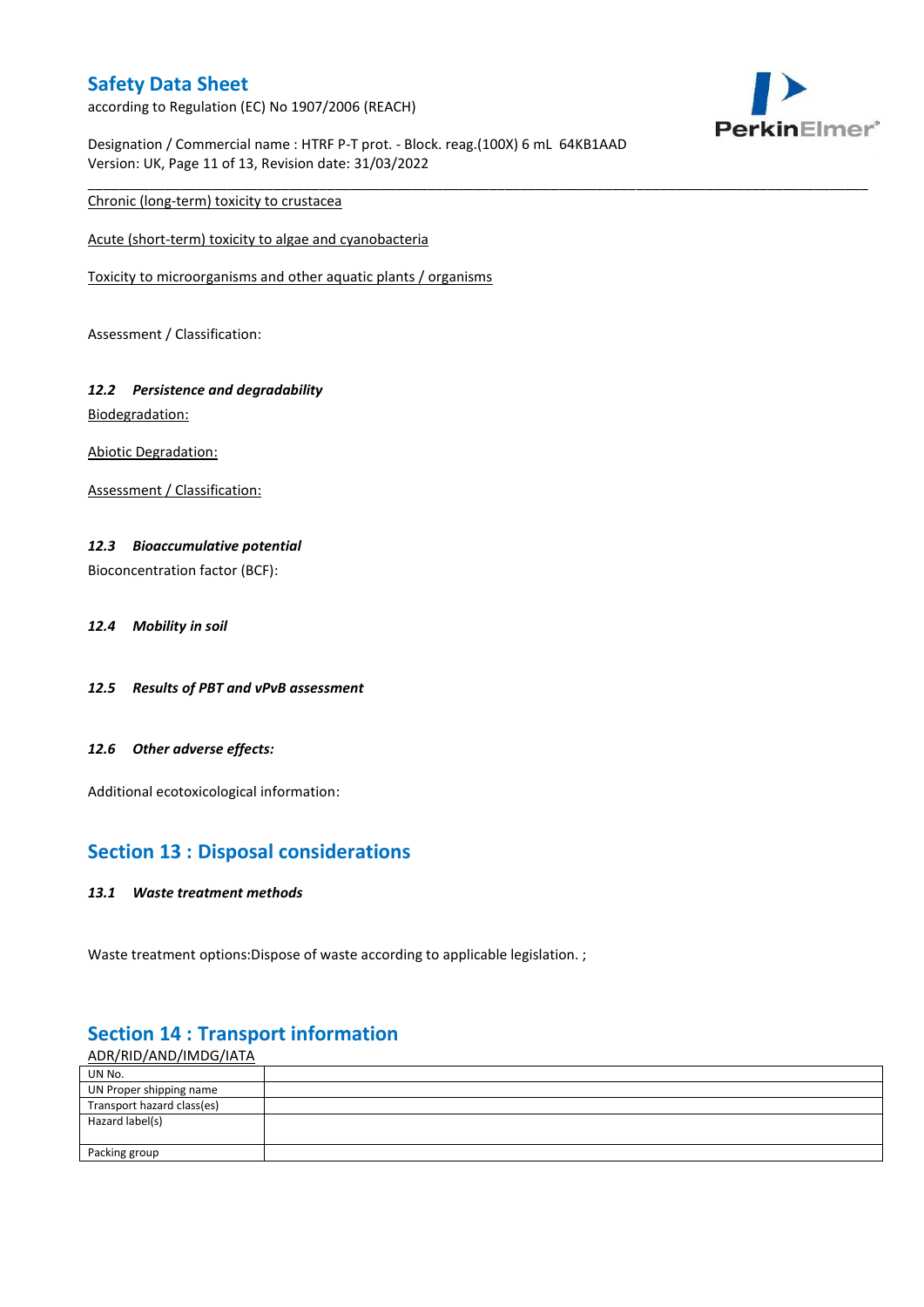according to Regulation (EC) No 1907/2006 (REACH)



Designation / Commercial name : HTRF P-T prot. - Block. reag.(100X) 6 mL 64KB1AAD Version: UK, Page 12 of 13, Revision date: 31/03/2022

*Transport in bulk according to Annex II of MARPOL 73/78 and the IBC Code*

\_\_\_\_\_\_\_\_\_\_\_\_\_\_\_\_\_\_\_\_\_\_\_\_\_\_\_\_\_\_\_\_\_\_\_\_\_\_\_\_\_\_\_\_\_\_\_\_\_\_\_\_\_\_\_\_\_\_\_\_\_\_\_\_\_\_\_\_\_\_\_\_\_\_\_\_\_\_\_\_\_\_\_\_\_\_\_\_\_\_\_\_\_\_\_\_\_\_\_\_\_

## Land transport (ADR/RID) Classification code ADR: Special Provisions for ADR/RID: Limited quantities for ADR/RID: Excepted Quantities for ADR/RID: Packing Instructions for ADR/RID: Special packing provisions for ADR/RID: Mixed packing provisions: Portable tanks and bulk containers Instructions: Portable tanks and bulk containers Special Provisions: ADR Tank Code: ADR Tank special provisions: Vehicle for tank carriage: Special provisions for carriage Packages: Special provisions for carriage Bulk: Special provisions for carriage for loading, unloading and handling: Special Provisions for carriage Operation: Hazard identification No: Transport category (Tunnel restriction code): Sea transport (IMDG) Marine Pollutant: Subsidiary risk(s) for IMDG: Packing provisions for IMDG: Limited quantities for IMDG: Packing instructions for IMDG: IBC Instructions: IBC Provisions: IMO tank instructions: UN tank instructions: Tanks and bulk Provisions: EmS : Stowage and segregation for IMDG: Properties and observations: Inland waterway transport (ADN) Classification Code ADN: Special Provisions ADN: Limited quantities ADN: Excepted quantities ADN: Carriage permitted: Equipment required: Provisions concerning loading and unloading: Provisions concerning carriage: Number of blue cones/lights: Remark: Air transport (ICAO-TI / IATA-DGR) Subsidiary risk for IATA: Excepted quantity for IATA: Passenger and Cargo Aircraft Limited Quantities Packing Instructions: Passenger and Cargo Aircraft Limited Quantities Maximal Net Quantity : Passenger and Cargo Aircraft Packaging Instructions : Passenger and Cargo Aircraft Maximal Net Quantity : Cargo Aircraft only Packaging Instructions : Cargo Aircraft only Maximal Net Quantity : ERG code: Special Provisions for IATA:

# **Section 15 : Regulatory information**

## *15.1 Safety, health and environmental regulations/legislation specific for the substance or mixture* EU regulations

Authorisations and/or restrictions on use:

Authorisations: Restrictions on use: SVHC :